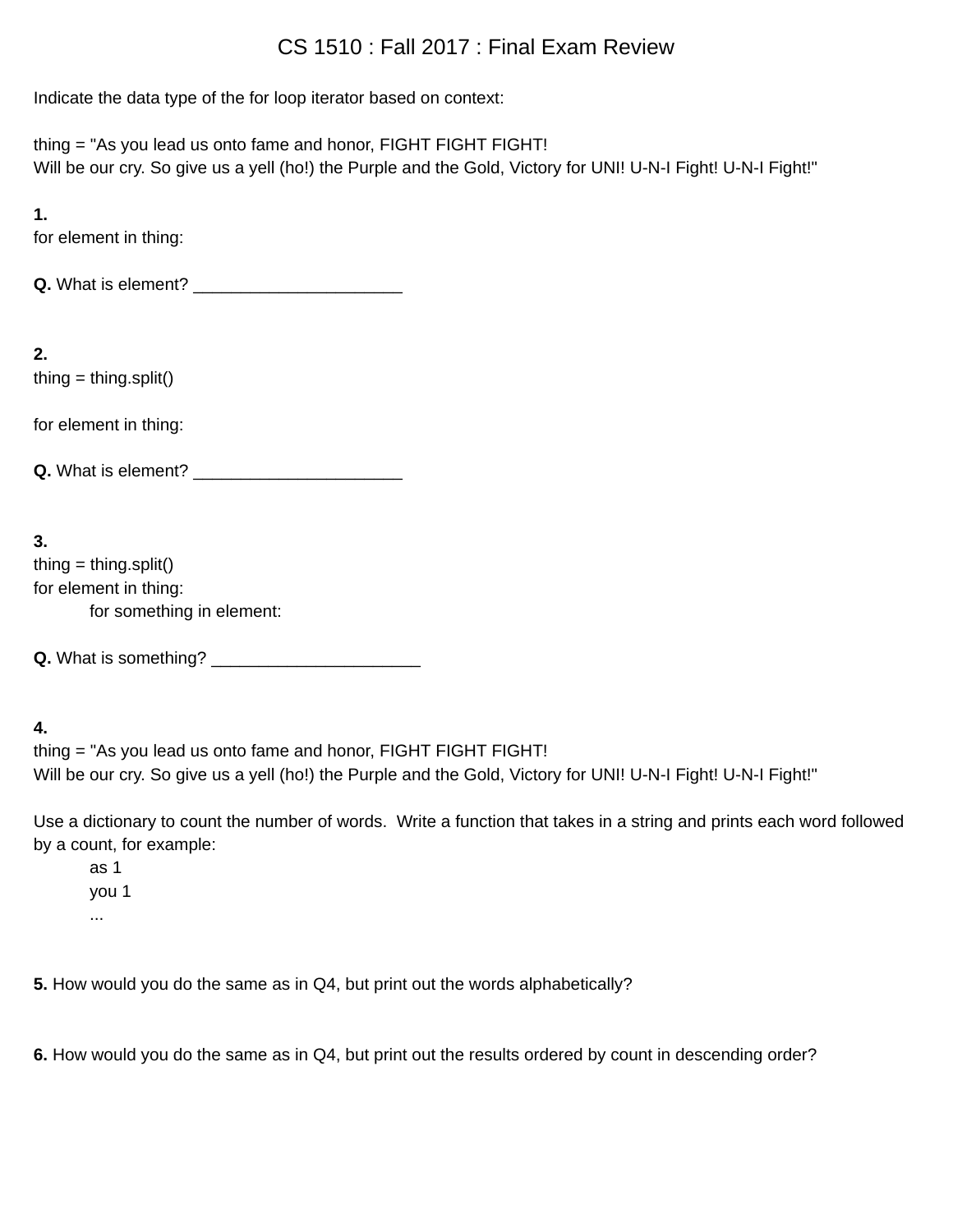**7.** listOfGrades = [70.5, 81.2, 77.4, 90, 85]

**Q.** How would I find the average of these grades? Write a function that takes in a list and returns the average.

**8.** Bob = {'France','Germany','Canada'} Alice = {'Canada','Jamaca','Brazil'}

How would I write a program to find places in common that both Bob and Alice have traveled? Write a function that takes in two sets and returns a new set of places in common.

### **9. Previous Topics:**

- Foundations (i.e., intro concepts)
- Loops (for, while, when to use, sntinel counter, infinite loops, nested, break, continue, etc.)
- Conditionals (if/elif/else, boolean logic, etc.)
- Strings (string methods, using loops/conditionals to modify/create strings, etc.)
- Reading/writing files
- Functions (definitions, calling a function, passing arguments, variable scope, etc.)

### **10. Lists:**

What are they? How do you add items to a list How do you remove things from a list How do YOU search a list? (writing code that does this, not using native functions) What are the different ways to search a list that we discussed in class? Can you code them?

### **11. Dictionaries:**

What are they? How do you access an individual value based on its key? How do you change/set a key to a particular value? How do you get access to all of the keys of a dictionary? How do you get access to all of the values of a dictionary? How do you print out the items (key/value pairs) sorted by key? By value?

### **12. Sets:**

What are they? How do you create an empty set? How do you add items to a set? How do you check to see if an item is in a set? How do you use the common features such as union, intersection, and set difference?

### **13. Sample list programs:**

**13.1** Write a function called negate(myList) which takes in a list of numbers as a parameter and negates each value in the list. Since the function changes the list provided as a parameter it *does not need to return* anything.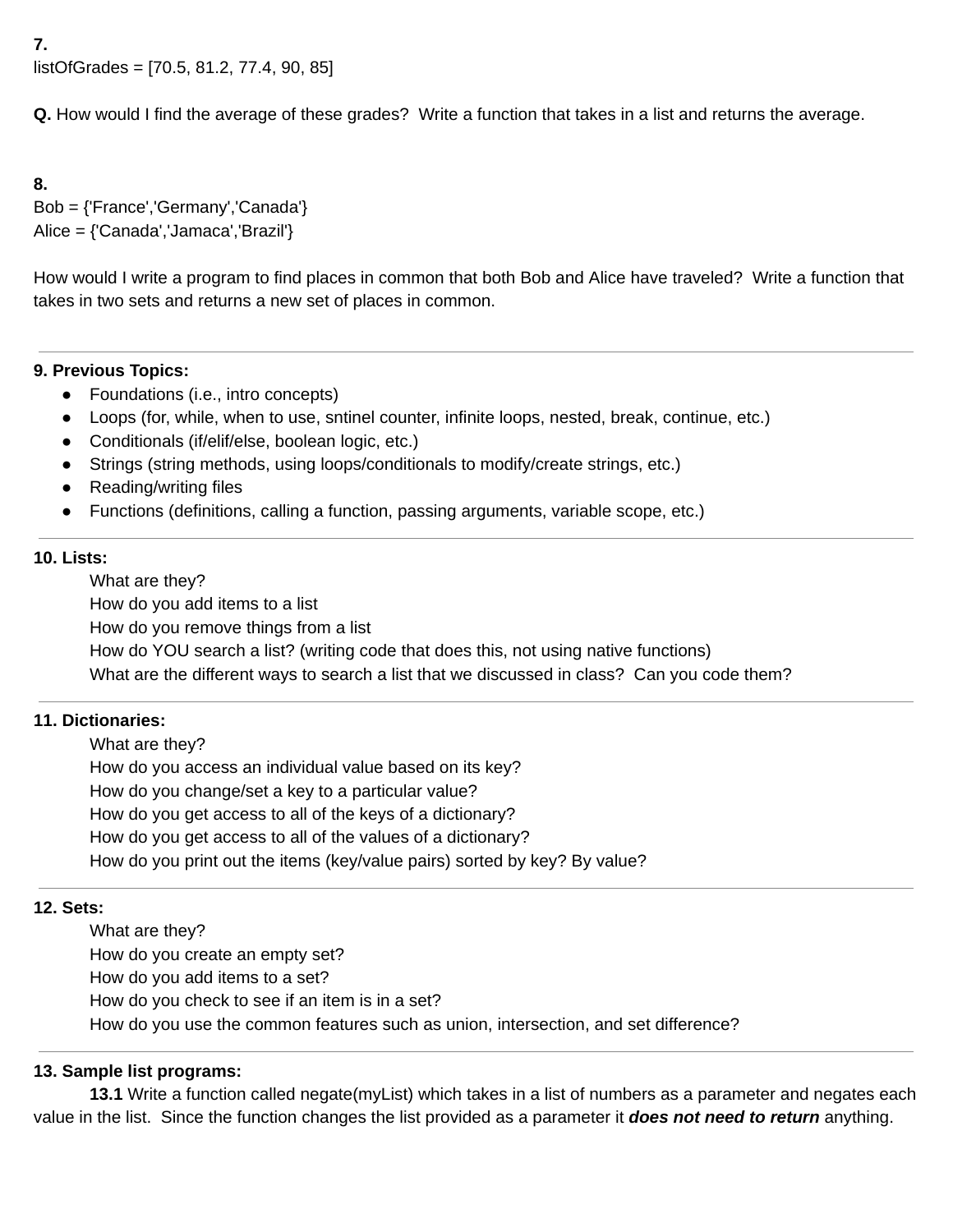**13.2** Write a function called negativeCopy(myList) which takes in a list of numbers as a parameter and *returns* a newly created list which contains the negative values of the original list. For example, negativeCopy([ 1, -2, 3.5, 4.2, ] ) would *return* [-1, 2, -3.5, -4.2]

**13.3** Write a function called addList(myList, addend) which takes in a list of numbers and a single number as parameters. The function *returns a newly created list* which is each number in the original list *plus* the addend. For example, addList([1,2,3.5,4.2] , 3) would return [4, 5, 6.5, 7.2]

**13.4** Write a function called reverseList(myList) which takes in a list of items and *returns a newly created list* which is the original list in reverse. For example, reverseList([1, 2, 3.5, 4.2]) would return [4.2, 3.5, 2, 1]

**13.5** Write a function called removeItem(myList, item) which takes in a list and an item and *returns a new list* with each occurrence of the item removed from the original list. For example, removeItem([1, 2, "the", "test", 3, "is", "the", "best" ], "the") would return [1, 2, "test", 3, "is", "best" ]

**13.6** Write a function called sumOf(myList) which takes in a list of numbers as a parameter and returns the sum of all of the values in the list.

**13.7** Write a function called productOf(myList) which takes in a list of numbers as a parameter and returns the product of all of the values in the list.

**13.8** Write a function called count(myList,item) which takes in a list and an item and returns an integer representing how many times the item was in the original list. For example, count([1, 2, "the", "test", 3, "is", "the", "best" ], "the") would return 2, but count([1, 2, "the", "test", 3, "is", "the", "best" ], "Another") would return 0. (note, I am asking you to do the work here, not use native functionality).

**13.9** Write a function called mean(myList) which takes in a list of numbers and returns the mean (the statistical "average") of the numbers in the list.

**13.10** Write a function called mode(myList) which takes in a list of numbers and returns the value which occurs in the list the most times.

### **14. Sample dictionary programs:**

**14.1** Write a function called keyCount(myDictionary) which takes in a dictionary as a parameter and returns an integer representing the number of keys in the dictionary

**14.2** Write a function called valueCount(myDictionary) which takes in a dictionary as a parameter and returns an integer representing the number of *UNIQUE* values in the dictionary.

**14.3** Write a function called valueCount(myDictionary,value) which takes in a dictionary as a parameter and returns an integer representing how many times *THAT value* is a value in the dictionary.

**14.4** Write a function called setValue(myDictionary, key, newValue) which takes in a dictionary as a parameter, locates the key in the dictionary and replaces the existing value with the newValue parameter.

**14.5** Write a function called mostCommon(myString) which takes in a string and returns the most common letter in that string.